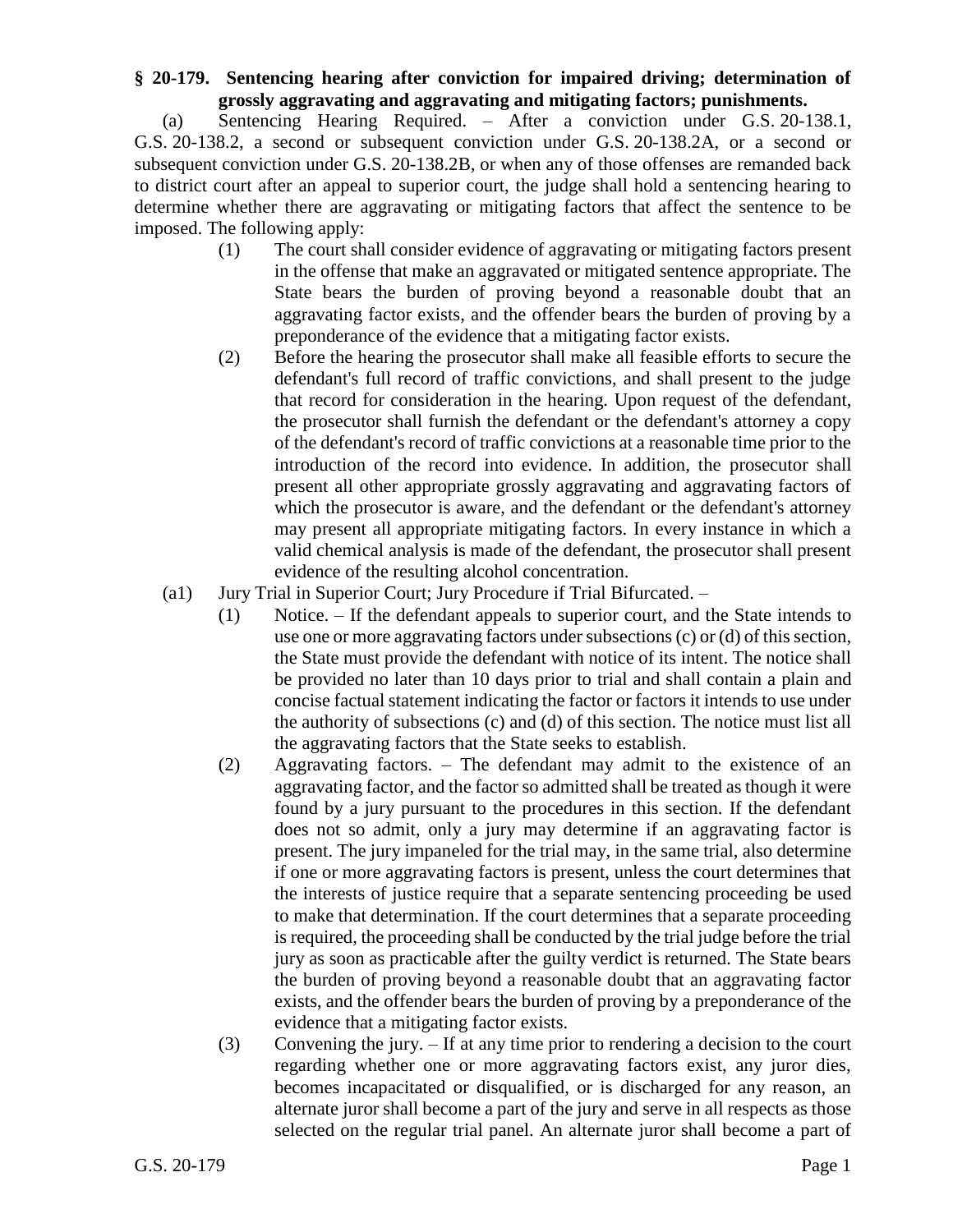the jury in the order in which the juror was selected. If an alternate juror replaces a juror after deliberations have begun, the court must instruct the jury to begin its deliberations anew. In no event shall more than 12 jurors participate in the jury's deliberations. If the trial jury is unable to reconvene for a hearing on the issue of whether one or more aggravating factors exist after having determined the guilt of the accused, the trial judge shall impanel a new jury to determine the issue.

- (4) Jury selection. A jury selected to determine whether one or more aggravating factors exist shall be selected in the same manner as juries are selected for the trial of criminal cases.
- (a2) Jury Trial on Aggravating Factors in Superior Court.
	- (1) Defendant admits aggravating factor only. If the defendant admits that an aggravating factor exists, but pleads not guilty to the underlying charge, a jury shall be impaneled to dispose of the charge only. In that case, evidence that relates solely to the establishment of an aggravating factor shall not be admitted in the trial.
	- (2) Defendant pleads guilty to the charge only. If the defendant pleads guilty to the charge, but contests the existence of one or more aggravating factors, a jury shall be impaneled to determine if the aggravating factor or factors exist.

(a3) Procedure When Jury Trial Waived. – If a defendant waives the right to a jury trial under G.S. 15A-1201, the trial judge shall make all findings that are conferred upon the jury under the provisions of this section.

(b) Repealed by Session Laws 1983, c. 435, s. 29.

(c) Determining Existence of Grossly Aggravating Factors. – At the sentencing hearing, based upon the evidence presented at trial and in the hearing, the judge, or the jury in superior court, must first determine whether there are any grossly aggravating factors in the case. Whether a prior conviction exists under subdivision (1) of this subsection, or whether a conviction exists under subdivision (d)(5) of this section, shall be matters to be determined by the judge, and not the jury, in district or superior court. If the sentencing hearing is for a case remanded back to district court from superior court, the judge shall determine whether the defendant has been convicted of any offense that was not considered at the initial sentencing hearing and impose the appropriate sentence under this section. The judge must impose the Aggravated Level One punishment under subsection (f3) of this section if it is determined that three or more grossly aggravating factors apply. The judge must impose the Level One punishment under subsection (g) of this section if it is determined that the grossly aggravating factor in subdivision (4) of this subsection applies or two of the other grossly aggravating factors apply. If the judge does not find that the aggravating factor at subdivision (4) of this subsection applies, then the judge must impose the Level Two punishment under subsection (h) of this section if it is determined that only one of the other grossly aggravating factors applies. The grossly aggravating factors are:

- (1) A prior conviction for an offense involving impaired driving if:
	- a. The conviction occurred within seven years before the date of the offense for which the defendant is being sentenced; or
	- b. The conviction occurs after the date of the offense for which the defendant is presently being sentenced, but prior to or contemporaneously with the present sentencing; or
	- c. The conviction occurred in district court; the case was appealed to superior court; the appeal has been withdrawn, or the case has been remanded back to district court; and a new sentencing hearing has not been held pursuant to G.S. 20-38.7.

Each prior conviction is a separate grossly aggravating factor.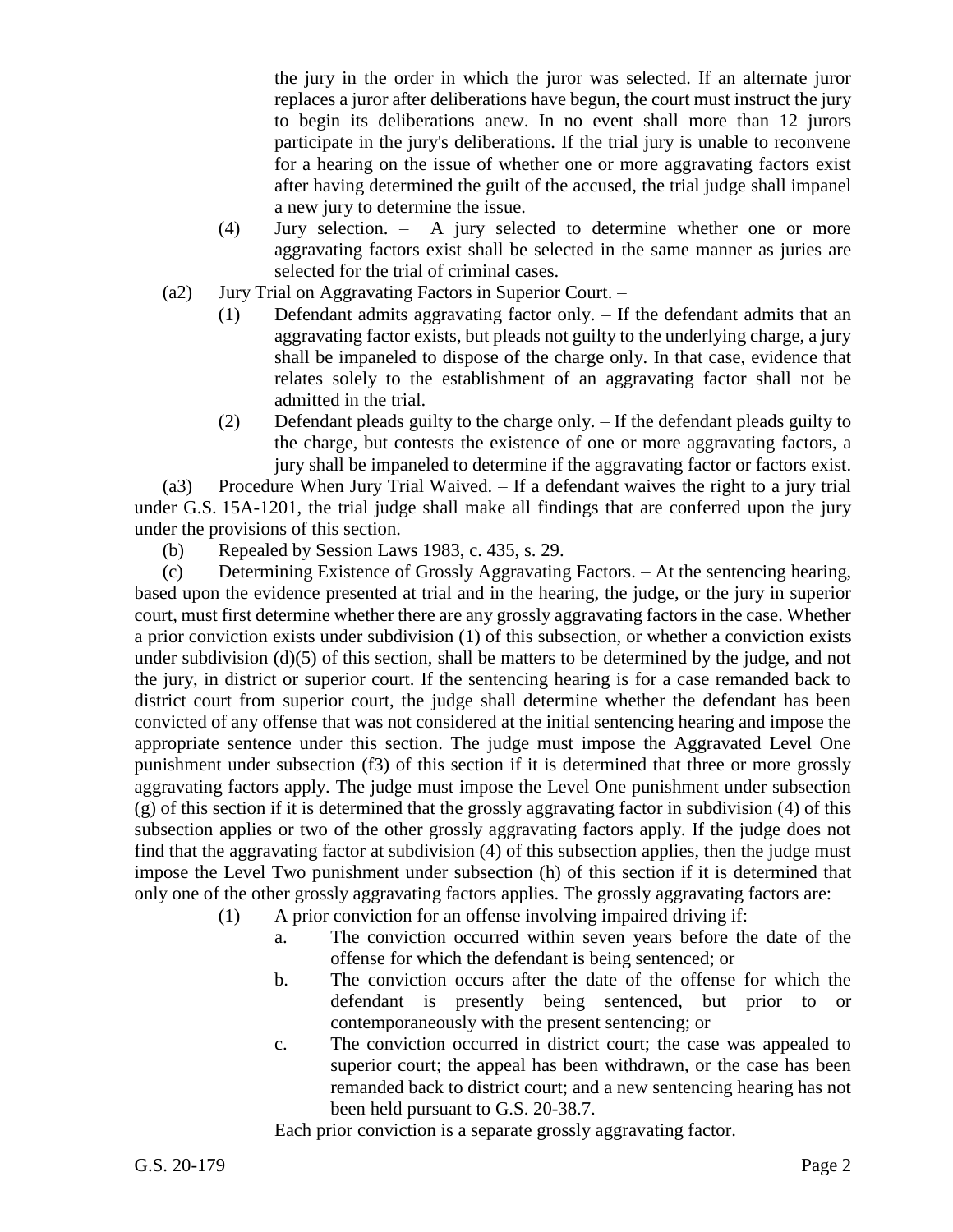- (2) Driving by the defendant at the time of the offense while the defendant's driver's license was revoked pursuant to G.S. 20-28(a1).
- (3) Serious injury to another person caused by the defendant's impaired driving at the time of the offense.
- (4) Driving by the defendant while (i) a child under the age of 18 years, (ii) a person with the mental development of a child under the age of 18 years, or (iii) a person with a physical disability preventing unaided exit from the vehicle was in the vehicle at the time of the offense.

In imposing an Aggravated Level One, a Level One, or a Level Two punishment, the judge may consider the aggravating and mitigating factors in subsections (d) and (e) of this section in determining the appropriate sentence. If there are no grossly aggravating factors in the case, the judge must weigh all aggravating and mitigating factors and impose punishment as required by subsection (f) of this section.

(c1) Written Findings. – The court shall make findings of the aggravating and mitigating factors present in the offense. If the jury finds factors in aggravation, the court shall ensure that those findings are entered in the court's determination of sentencing factors form or any comparable document used to record the findings of sentencing factors. Findings shall be in writing.

(d) Aggravating Factors to Be Weighed. – The judge, or the jury in superior court, shall determine before sentencing under subsection (f) of this section whether any of the aggravating factors listed below apply to the defendant. The judge shall weigh the seriousness of each aggravating factor in the light of the particular circumstances of the case. The factors are:

- (1) Gross impairment of the defendant's faculties while driving or an alcohol concentration of 0.15 or more within a relevant time after the driving. For purposes of this subdivision, the results of a chemical analysis presented at trial or sentencing shall be sufficient to prove the person's alcohol concentration, shall be conclusive, and shall not be subject to modification by any party, with or without approval by the court.
- (2) Especially reckless or dangerous driving.
- (3) Negligent driving that led to a reportable accident.
- (4) Driving by the defendant while the defendant's driver's license was revoked.
- (5) Two or more prior convictions of a motor vehicle offense not involving impaired driving for which at least three points are assigned under G.S. 20-16 or for which the convicted person's license is subject to revocation, if the convictions occurred within five years of the date of the offense for which the defendant is being sentenced, or one or more prior convictions of an offense involving impaired driving that occurred more than seven years before the date of the offense for which the defendant is being sentenced.
- (6) Conviction under G.S. 20-141.5 of speeding by the defendant while fleeing or attempting to elude apprehension.
- (7) Conviction under G.S. 20-141 of speeding by the defendant by at least 30 miles per hour over the legal limit.
- (8) Passing a stopped school bus in violation of G.S. 20-217.

(9) Any other factor that aggravates the seriousness of the offense.

Except for the factor in subdivision (5) of this subsection the conduct constituting the aggravating factor shall occur during the same transaction or occurrence as the impaired driving offense.

(e) Mitigating Factors to Be Weighed. – The judge shall also determine before sentencing under subsection (f) of this section whether any of the mitigating factors listed below apply to the defendant. The judge shall weigh the degree of mitigation of each factor in light of the particular circumstances of the case. The factors are: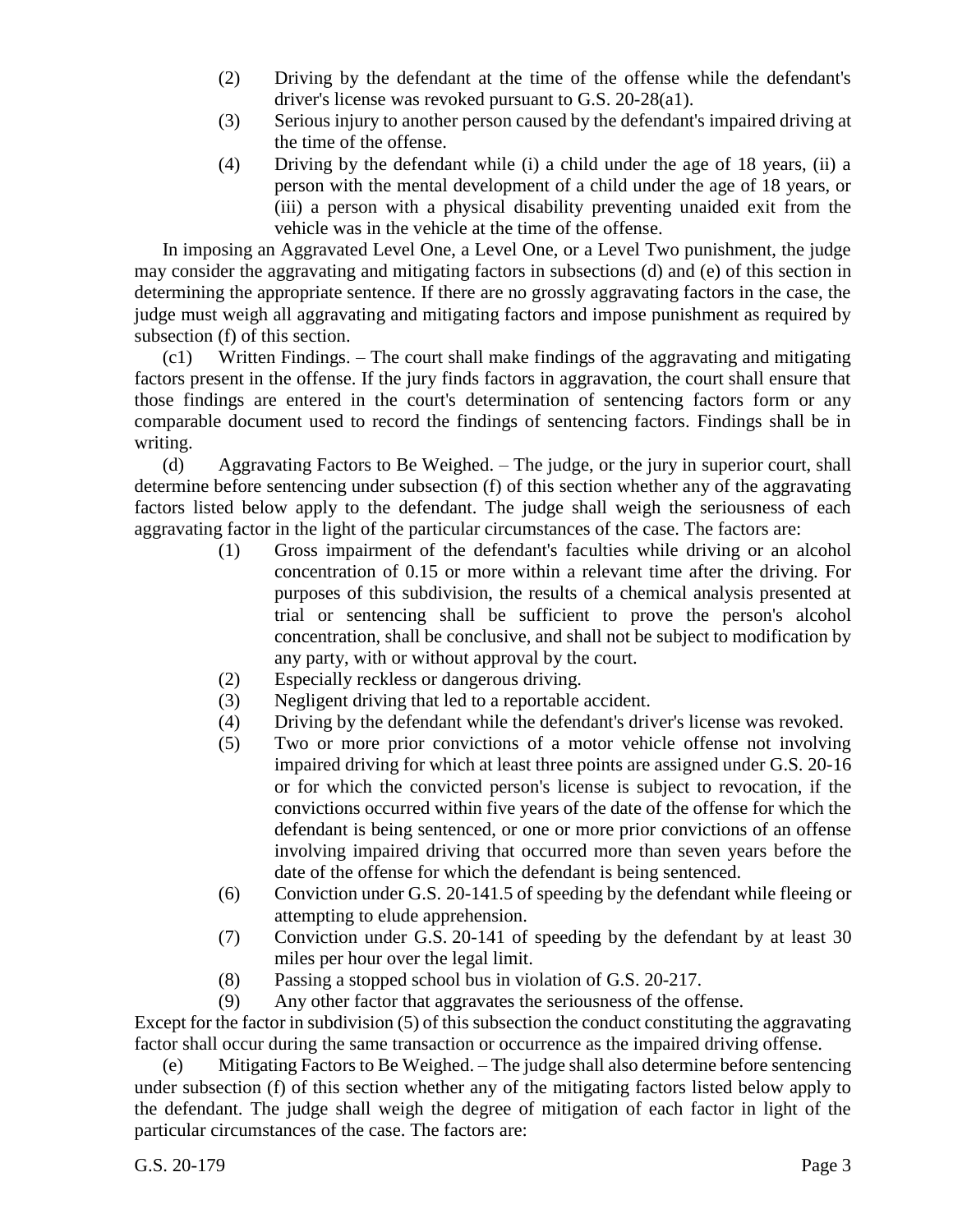- (1) Slight impairment of the defendant's faculties resulting solely from alcohol, and an alcohol concentration that did not exceed 0.09 at any relevant time after the driving.
- (2) Slight impairment of the defendant's faculties, resulting solely from alcohol, with no chemical analysis having been available to the defendant.
- (3) Driving at the time of the offense that was safe and lawful except for the impairment of the defendant's faculties.
- (4) A safe driving record, with the defendant's having no conviction for any motor vehicle offense for which at least four points are assigned under G.S. 20-16 or for which the person's license is subject to revocation within five years of the date of the offense for which the defendant is being sentenced.
- (5) Impairment of the defendant's faculties caused primarily by a lawfully prescribed drug for an existing medical condition, and the amount of the drug taken was within the prescribed dosage.
- (6) The defendant's voluntary submission to a mental health facility for assessment after being charged with the impaired driving offense for which the defendant is being sentenced, and, if recommended by the facility, voluntary participation in the recommended treatment.
- (6a) Completion of a substance abuse assessment, compliance with its recommendations, and simultaneously maintaining 60 days of continuous abstinence from alcohol consumption, as proven by a continuous alcohol monitoring system. The continuous alcohol monitoring system shall be of a type approved by the Division of Adult Correction and Juvenile Justice of the Department of Public Safety.
- (7) Any other factor that mitigates the seriousness of the offense.

Except for the factors in subdivisions (4), (6), (6a), and (7) of this subsection, the conduct constituting the mitigating factor shall occur during the same transaction or occurrence as the impaired driving offense.

(f) Weighing the Aggravating and Mitigating Factors. – If the judge or the jury in the sentencing hearing determines that there are no grossly aggravating factors, the judge shall weigh all aggravating and mitigating factors listed in subsections (d) and (e) of this section. If the judge determines that:

- (1) The aggravating factors substantially outweigh any mitigating factors, the judge shall note in the judgment the factors found and the judge's finding that the defendant is subject to the Level Three punishment and impose a punishment within the limits defined in subsection (i) of this section.
- (2) There are no aggravating and mitigating factors, or that aggravating factors are substantially counterbalanced by mitigating factors, the judge shall note in the judgment any factors found and the finding that the defendant is subject to the Level Four punishment and impose a punishment within the limits defined in subsection (j) of this section.
- (3) The mitigating factors substantially outweigh any aggravating factors, the judge shall note in the judgment the factors found and the judge's finding that the defendant is subject to the Level Five punishment and impose a punishment within the limits defined in subsection (k) of this section.

It is not a mitigating factor that the driver of the vehicle was suffering from alcoholism, drug addiction, diminished capacity, or mental disease or defect. Evidence of these matters may be received in the sentencing hearing, however, for use by the judge in formulating terms and conditions of sentence after determining which punishment level shall be imposed.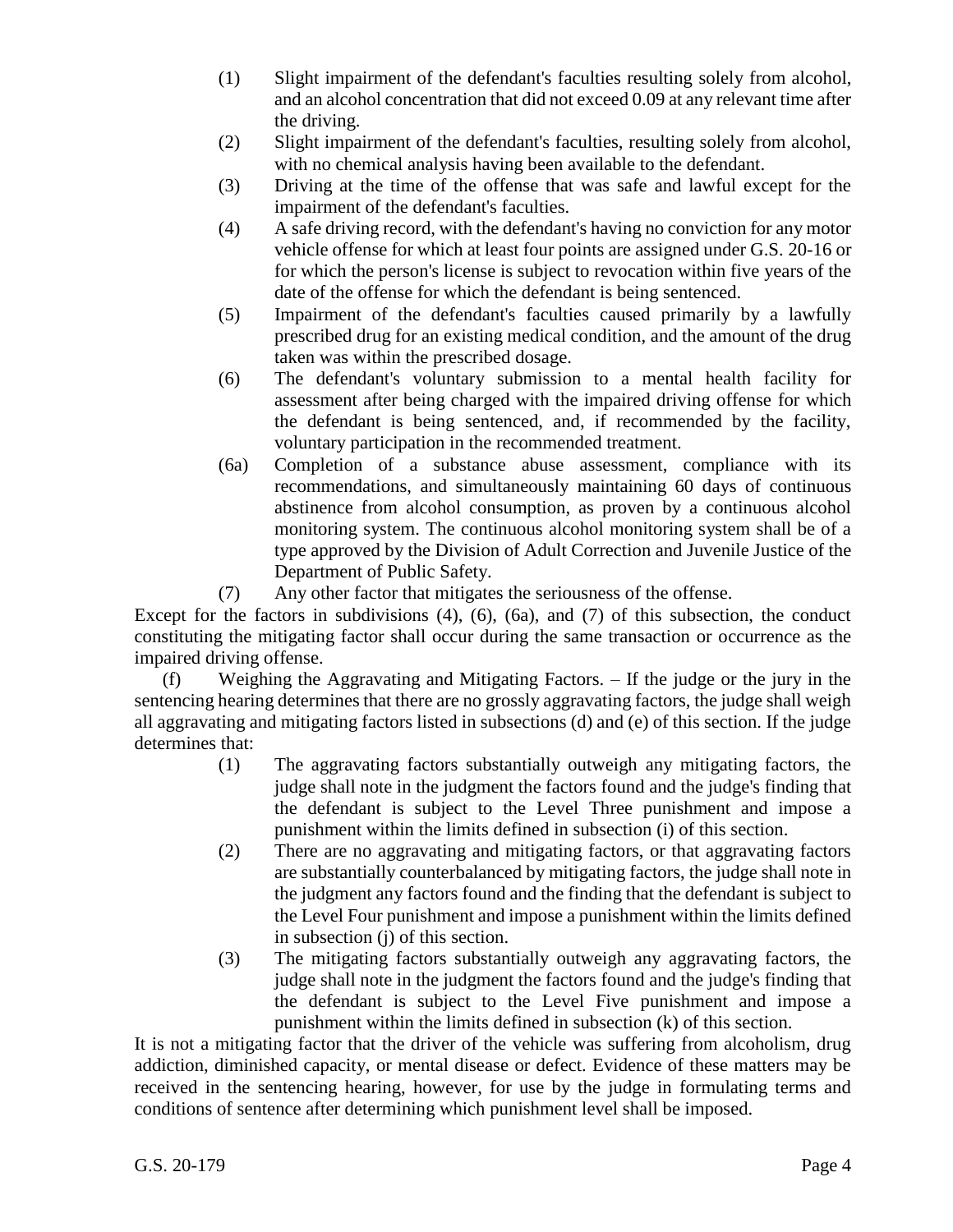(f1) Aider and Abettor Punishment. – Notwithstanding any other provisions of this section, a person convicted of impaired driving under G.S. 20-138.1 under the common law concept of aiding and abetting is subject to Level Five punishment. The judge need not make any findings of grossly aggravating, aggravating, or mitigating factors in such cases.

(f2) Limit on Consolidation of Judgments. – Except as provided in subsection (f1) of this section, in each charge of impaired driving for which there is a conviction the judge shall determine if the sentencing factors described in subsections (c), (d) and (e) of this section are applicable unless the impaired driving charge is consolidated with a charge carrying a greater punishment. Two or more impaired driving charges may not be consolidated for judgment.

(f3) Aggravated Level One Punishment. – A defendant subject to Aggravated Level One punishment may be fined up to ten thousand dollars (\$10,000) and shall be sentenced to a term of imprisonment that includes a minimum term of not less than 12 months and a maximum term of not more than 36 months. Notwithstanding G.S. 15A-1371, a defendant sentenced to a term of imprisonment pursuant to this subsection shall not be eligible for parole. However, the defendant shall be released from the Statewide Misdemeanant Confinement Program on the date equivalent to the defendant's maximum imposed term of imprisonment less four months and shall be supervised by the Section of Community Supervision of the Division of Adult Correction and Juvenile Justice under and subject to the provisions of Article 84A of Chapter 15A of the General Statutes and shall also be required to abstain from alcohol consumption for the four-month period of supervision as verified by a continuous alcohol monitoring system. For purposes of revocation, violation of the requirement to abstain from alcohol or comply with the use of a continuous alcohol monitoring system shall be deemed a controlling condition under G.S. 15A-1368.4.

The term of imprisonment may be suspended only if a condition of special probation is imposed to require the defendant to serve a term of imprisonment of at least 120 days. If the defendant is placed on probation, the judge shall impose as requirements that the defendant (i) abstain from alcohol consumption for a minimum of 120 days to a maximum of the term of probation, as verified by a continuous alcohol monitoring system pursuant to subsection (h1) of this section, and (ii) obtain a substance abuse assessment and the education or treatment required by G.S. 20-17.6 for the restoration of a drivers license and as a condition of probation. The judge may impose any other lawful condition of probation.

 $(g)$  Level One Punishment.  $-A$  defendant subject to Level One punishment may be fined up to four thousand dollars (\$4,000) and shall be sentenced to a term of imprisonment that includes a minimum term of not less than 30 days and a maximum term of not more than 24 months. The term of imprisonment may be suspended only if a condition of special probation is imposed to require the defendant to serve a term of imprisonment of at least 30 days. A judge may reduce the minimum term of imprisonment required to a term of not less than 10 days if a condition of special probation is imposed to require that a defendant abstain from alcohol consumption and be monitored by a continuous alcohol monitoring system, of a type approved by the Division of Adult Correction and Juvenile Justice of the Department of Public Safety, for a period of not less than 120 days. If the defendant is monitored on an approved continuous alcohol monitoring system during the pretrial period, up to 60 days of pretrial monitoring may be credited against the 120-day monitoring requirement for probation. If the defendant is placed on probation, the judge shall impose a requirement that the defendant obtain a substance abuse assessment and the education or treatment required by G.S. 20-17.6 for the restoration of a drivers license and as a condition of probation. The judge may impose any other lawful condition of probation.

(h) Level Two Punishment. – A defendant subject to Level Two punishment may be fined up to two thousand dollars (\$2,000) and shall be sentenced to a term of imprisonment that includes a minimum term of not less than seven days and a maximum term of not more than 12 months. The term of imprisonment may be suspended only if a condition of special probation is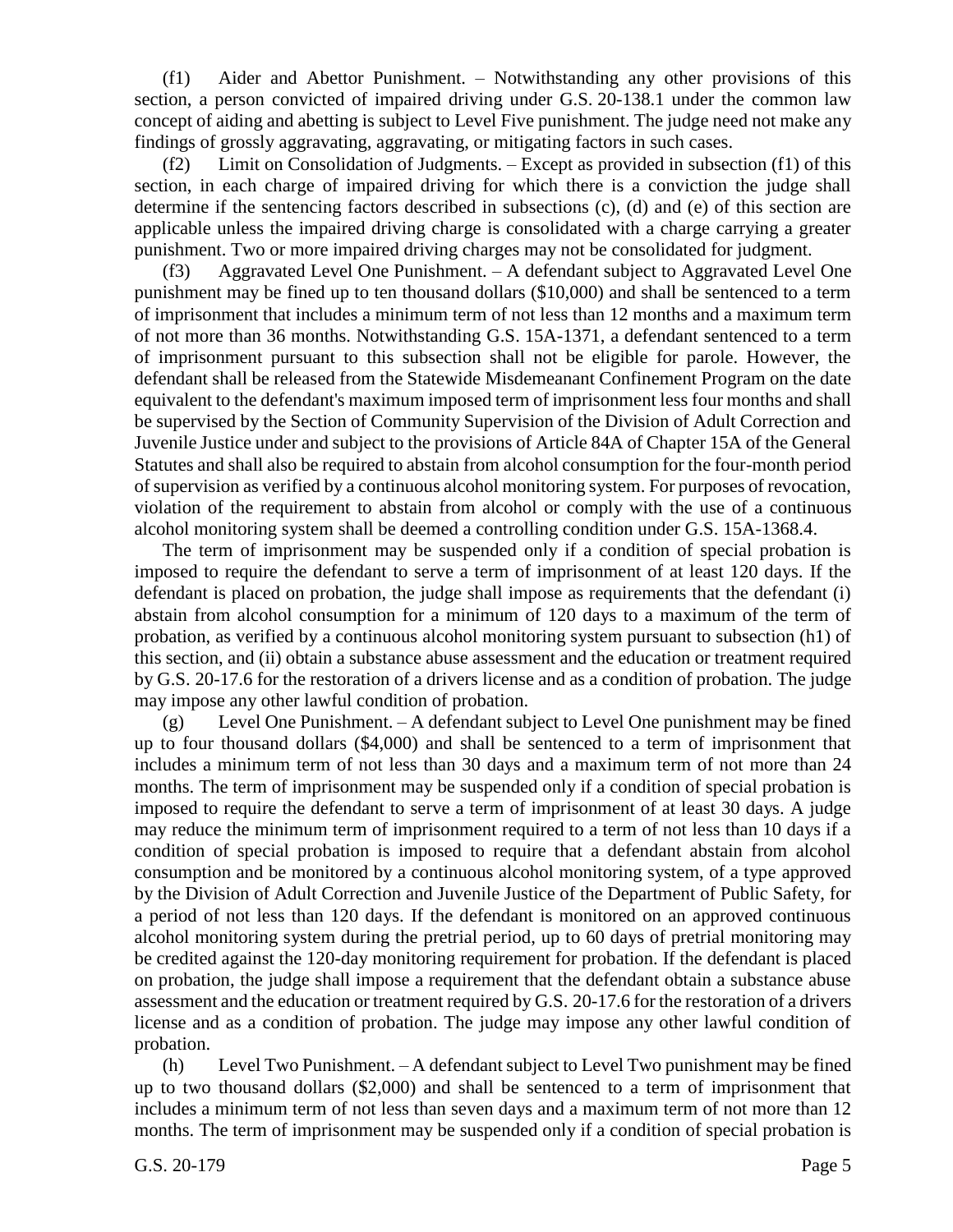imposed to require the defendant to serve a term of imprisonment of at least seven days or to abstain from consuming alcohol for at least 90 consecutive days, as verified by a continuous alcohol monitoring system, of a type approved by the Division of Adult Correction and Juvenile Justice of the Department of Public Safety. If the defendant is subject to Level Two punishment based on a finding that the grossly aggravating factor in subdivision (1) or (2) of subsection (c) of this section applies, the conviction for a prior offense involving impaired driving occurred within five years before the date of the offense for which the defendant is being sentenced and the judge suspends all active terms of imprisonment and imposes abstention from alcohol as verified by a continuous alcohol monitory system, then the judge must also impose as an additional condition of special probation that the defendant must complete 240 hours of community service. If the defendant is monitored on an approved continuous alcohol monitoring system during the pretrial period, up to 60 days of pretrial monitoring may be credited against the 90-day monitoring requirement for probation. If the defendant is placed on probation, the judge shall impose a requirement that the defendant obtain a substance abuse assessment and the education or treatment required by G.S. 20-17.6 for the restoration of a drivers license and as a condition of probation. The judge may impose any other lawful condition of probation.

(h1) Alcohol Abstinence as Condition of Probation for Level One and Level Two Punishments. – The judge may impose, as a condition of probation for defendants subject to Level One or Level Two punishments, that the defendant abstain from alcohol consumption for a minimum of 30 days, to a maximum of the term of probation, as verified by a continuous alcohol monitoring system. The defendant's abstinence from alcohol shall be verified by a continuous alcohol monitoring system of a type approved by the Division of Adult Correction and Juvenile Justice of the Department of Public Safety.

(h2) Repealed by Session Laws 2011-191, s. 1, effective December 1, 2011, and applicable to offenses committed on or after that date.

(h3) Repealed by Session Laws 2012-146, s. 9, effective December 1, 2012.

(i) Level Three Punishment. – A defendant subject to Level Three punishment may be fined up to one thousand dollars (\$1,000) and shall be sentenced to a term of imprisonment that includes a minimum term of not less than 72 hours and a maximum term of not more than six months. The term of imprisonment may be suspended. However, the suspended sentence shall include the condition that the defendant:

- (1) Be imprisoned for a term of at least 72 hours as a condition of special probation; or
- (2) Perform community service for a term of at least 72 hours; or
- (3) Repealed by Session Laws 2006-253, s. 23, effective December 1, 2006, and applicable to offenses committed on or after that date.
- (4) Any combination of these conditions.

If the defendant is placed on probation, the judge shall impose a requirement that the defendant obtain a substance abuse assessment and the education or treatment required by G.S. 20-17.6 for the restoration of a drivers license and as a condition of probation. The judge may impose any other lawful condition of probation.

(j) Level Four Punishment. – A defendant subject to Level Four punishment may be fined up to five hundred dollars (\$500.00) and shall be sentenced to a term of imprisonment that includes a minimum term of not less than 48 hours and a maximum term of not more than 120 days. The term of imprisonment may be suspended. However, the suspended sentence shall include the condition that the defendant:

- (1) Be imprisoned for a term of 48 hours as a condition of special probation; or
- (2) Perform community service for a term of 48 hours; or
- (3) Repealed by Session Laws 2006-253, s. 23, effective December 1, 2006, and applicable to offenses committed on or after that date.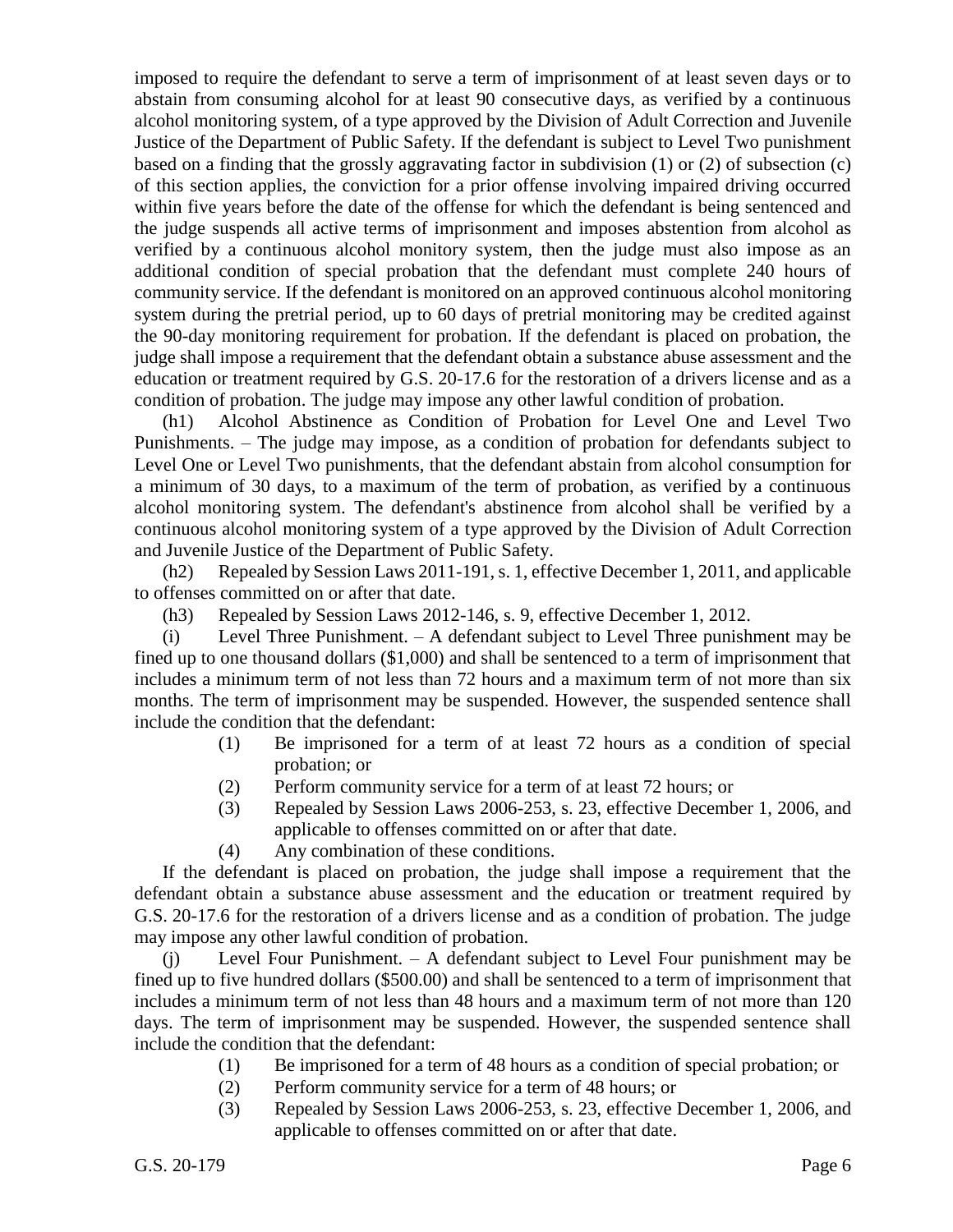(4) Any combination of these conditions.

If the defendant is placed on probation, the judge shall impose a requirement that the defendant obtain a substance abuse assessment and the education or treatment required by G.S. 20-17.6 for the restoration of a drivers license and as a condition of probation. The judge may impose any other lawful condition of probation.

(k) Level Five Punishment. – A defendant subject to Level Five punishment may be fined up to two hundred dollars (\$200.00) and shall be sentenced to a term of imprisonment that includes a minimum term of not less than 24 hours and a maximum term of not more than 60 days. The term of imprisonment may be suspended. However, the suspended sentence shall include the condition that the defendant:

- (1) Be imprisoned for a term of 24 hours as a condition of special probation; or
- (2) Perform community service for a term of 24 hours; or
- (3) Repealed by Session Laws 2006-253, s. 23, effective December 1, 2006, and applicable to offenses committed on or after that date.
- (4) Any combination of these conditions.

If the defendant is placed on probation, the judge shall impose a requirement that the defendant obtain a substance abuse assessment and the education or treatment required by G.S. 20-17.6 for the restoration of a drivers license and as a condition of probation. The judge may impose any other lawful condition of probation.

 $(k1)$  Credit for Inpatient Treatment. – Pursuant to G.S. 15A-1351(a), the judge may order that a term of imprisonment imposed as a condition of special probation under any level of punishment be served as an inpatient in a facility operated or licensed by the State for the treatment of alcoholism or substance abuse where the defendant has been accepted for admission or commitment as an inpatient. The defendant shall bear the expense of any treatment unless the trial judge orders that the costs be absorbed by the State. The judge may impose restrictions on the defendant's ability to leave the premises of the treatment facility and require that the defendant follow the rules of the treatment facility. The judge may credit against the active sentence imposed on a defendant the time the defendant was an inpatient at the treatment facility, provided such treatment occurred after the commission of the offense for which the defendant is being sentenced. This section shall not be construed to limit the authority of the judge in sentencing under any other provisions of law.

(k2) Probationary Requirement for Abstinence and Use of Continuous Alcohol Monitoring. – The judge may order that as a condition of special probation for any level of offense under G.S. 20-179 the defendant abstain from alcohol consumption, as verified by a continuous alcohol monitoring system, of a type approved by the Division of Adult Correction and Juvenile Justice of the Department of Public Safety.

(k3) Continuous Alcohol Monitoring During Probation. – The court, in the sentencing order, may authorize probation officers to require defendants to submit to continuous alcohol monitoring for assessment purposes if the defendant has been required to abstain from alcohol consumption during the term of probation and the probation officer believes the defendant is consuming alcohol. The defendant shall bear the costs of the continuous alcohol monitoring system if the use of the system has been authorized by a judge in accordance with this subsection.

(k4) Continuous Alcohol Monitoring Exception. – Notwithstanding the provisions of subsections  $(g)$ ,  $(h)$ ,  $(k2)$ , and  $(k3)$  of this section, if the court finds, upon good cause shown, that the defendant should not be required to pay the costs of the continuous alcohol monitoring system, the court shall not impose the use of a continuous alcohol monitoring system unless the local governmental entity responsible for the incarceration of the defendant in the local confinement facility agrees to pay the costs of the system.

- (*l*) Repealed by Session Laws 1989, c. 691.
- (m) Repealed by Session Laws 1995, c. 496, s. 2.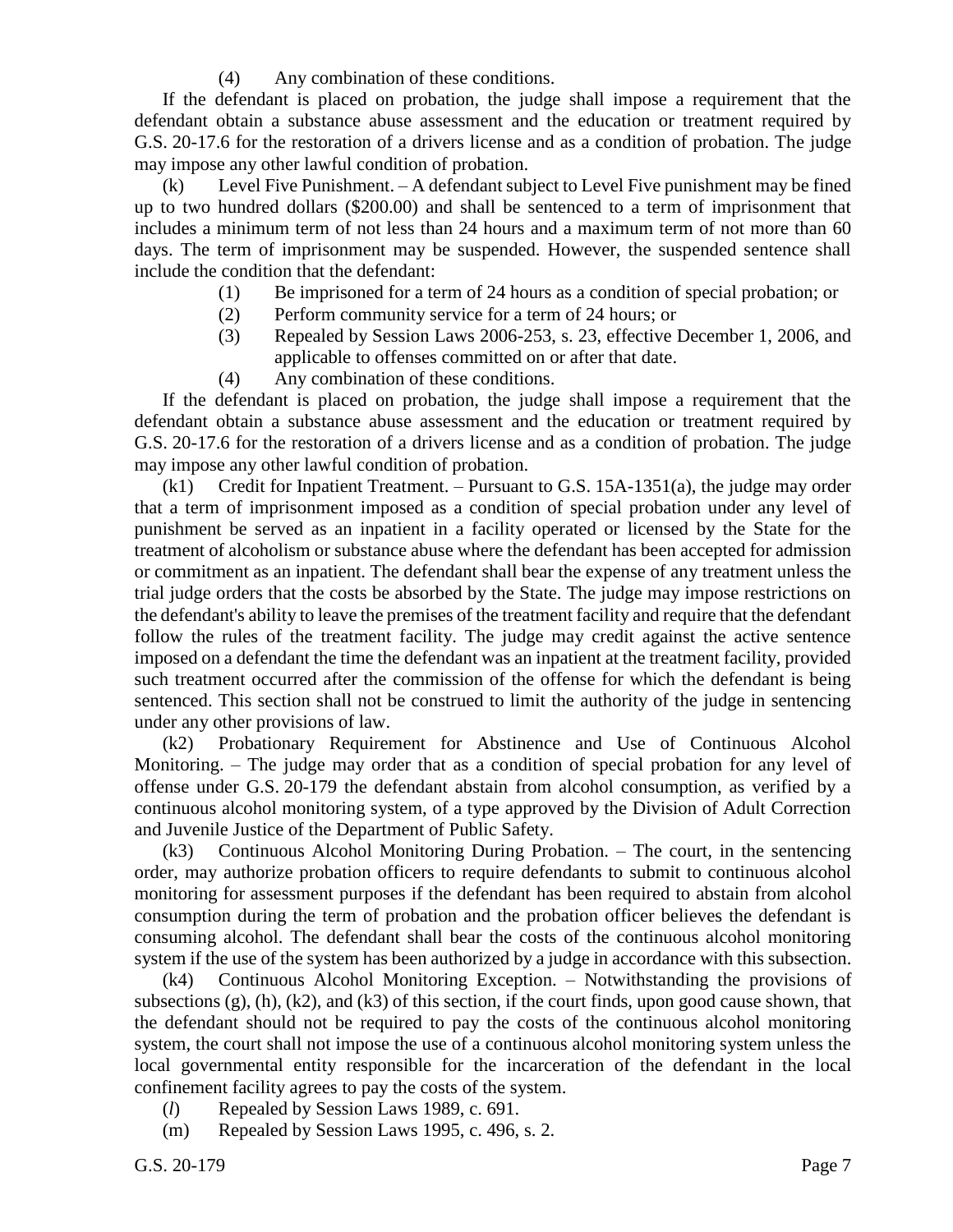(n) Time Limits for Performance of Community Service. – If the judgment requires the defendant to perform a specified number of hours of community service, a minimum of 24 hours must be ordered.

(o) Evidentiary Standards; Proof of Prior Convictions. – In the sentencing hearing, the State shall prove any grossly aggravating or aggravating factor beyond a reasonable doubt, and the defendant shall prove any mitigating factor by the greater weight of the evidence. Evidence adduced by either party at trial may be utilized in the sentencing hearing. Except as modified by this section, the procedure in G.S. 15A-1334(b) governs. The judge may accept any evidence as to the presence or absence of previous convictions that the judge finds reliable but shall give prima facie effect to convictions recorded by the Division or any other agency of the State of North Carolina. A copy of such conviction records transmitted by the police information network in general accordance with the procedure authorized by G.S. 20-26(b) is admissible in evidence without further authentication. If the judge decides to impose an active sentence of imprisonment that would not have been imposed but for a prior conviction of an offense, the judge shall afford the defendant an opportunity to introduce evidence that the prior conviction had been obtained in a case in which the defendant was indigent, had no counsel, and had not waived the right to counsel. If the defendant proves by the preponderance of the evidence all three above facts concerning the prior case, the conviction may not be used as a grossly aggravating or aggravating factor.

(p) Limit on Amelioration of Punishment. – For active terms of imprisonment imposed under this section:

- (1) The judge may not give credit to the defendant for the first 24 hours of time spent in incarceration pending trial.
- (2) The defendant shall serve the mandatory minimum period of imprisonment and good or gain time credit may not be used to reduce that mandatory minimum period.
- (3) The defendant may not be released on parole unless the defendant is otherwise eligible, has served the mandatory minimum period of imprisonment, and has obtained a substance abuse assessment and completed any recommended treatment or training program or is paroled into a residential treatment program.

With respect to the minimum or specific term of imprisonment imposed as a condition of special probation under this section, the judge may not give credit to the defendant for the first 24 hours of time spent in incarceration pending trial.

(q) Repealed by Session Laws 1991, c. 726, s. 20.

(r) Supervised Probation Terminated. – Unless a judge in the judge's discretion determines that supervised probation is necessary, and includes in the record that the judge has received evidence and finds as a fact that supervised probation is necessary, and states in the judgment that supervised probation is necessary, a defendant convicted of an offense of impaired driving shall be placed on unsupervised probation if the defendant meets three conditions. These conditions are that the defendant (i) has not been convicted of an offense of impaired driving within the seven years preceding the date of this offense for which the defendant is sentenced, (ii) is being sentenced under subsections (i), (j), and (k) of this section, and (iii) has obtained any necessary substance abuse assessment and completed any recommended treatment or training program.

When a judge determines in accordance with the above procedures that a defendant should be placed on supervised probation, the judge shall authorize the probation officer to modify the defendant's probation by placing the defendant on unsupervised probation upon the completion by the defendant of the following conditions of the suspended sentence:

(1) Community service; or